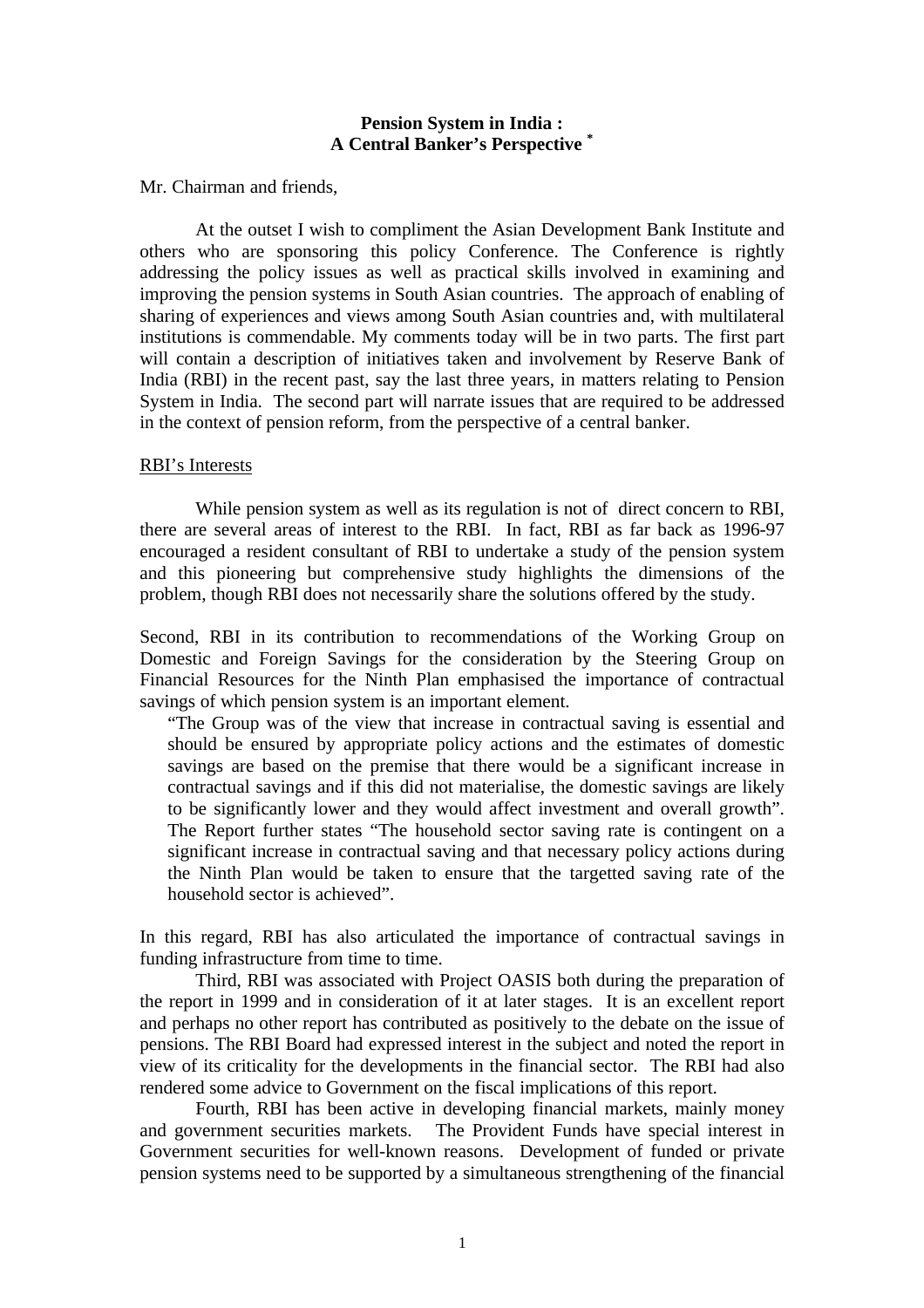market infrastructure, since the ability of the pension funds to take care of the interests of contributors depends on the performance of the financial markets.

It will be useful to place on record the measures taken by RBI in the last two years in this regard that should be of interest to Provident Funds (PFs). Provident Funds are now allowed to have constituent Subsidiary General Ledger (SGL) Accounts with banks, Primary Dealers, Depositories, etc., all of whom are having SGL accounts with RBI. Bidding in the primary auction of government securities can be done by PFs through such entities or even directly. Non-competitive bids can be placed by PFs in auctions of Treasury Bills. For many years, the maturity structure of market loans had shortened. Using skilful debt management, the RBI was able to place longer-term issues of 15 and 20 year Government paper. On the open market window, we have been making available papers of different maturity including those with tenor longer than 10 year paper and of late this has attracted interest from PFs. Zero coupon bonds and inflation (capital) indexed bonds, which ought to be of special interest to PFs have been issued. Tax Deduction at Source on government securities has been abolished.

There are several other initiatives under contemplation, the most important being the satellite linkage as part of computerisation of the RBI's Public Debt Office. With such a linkage, it should be possible for a PF anywhere in the country to put in a bid at any office of RBI in a primary auction or buy from the open market window from any place, as also be able to transact with intermediaries like Primary Dealers and banks. It is also proposed to introduce order driven trading with guaranteed settlement for small lots and PFs should be able to take advantage of this facility. Further, the legal changes proposed by the RBI in regard to Public Debt combined with the institutional developments already put in place by the RBI should help build vibrant markets, thereby enabling PFs to actively manage their portfolio in order to maximise returns.

Fifth, the RBI has received the *Report of the Informal Group to Study the Role of Bank Deposits in Savings Mobilisation (Chairman Shri A.P.Kurien)*. The report is under examination but I will share with you an observation in the report that while all saving instruments showed wide year-to-year variations during 1990-91 to 1998-99, not surprisingly, contractual savings showed relatively less fluctuations. There has also been some steady improvement in the relative importance of contractual savings. RBI intends to explore further measures for increasing the attractiveness of contractual savings.

Sixth, A study of Public Accounts in India under the ageis of *Development Research Group* of the RBI was presented at the seventh meeting of State Finance Secretaries on November 3 and 4, 2000 convened by RBI. The stark realities of growing liabilities under the existing Provident Fund arrangements was of great anxiety to State Finance Secretaries, but it was recognised that it is really an All-India phenomenon and indeed a national level problem warranting an in-depth study and a viable approach chalked out by the Government of India.

## Issues

It is not my intention to go into the issues relating to the less than active management of Provident Funds in India or even inadequate incentives to do so. Similarly the relative advantages of funded as against pay-as-you-go or the dangers of privately managed funds etc. are not addressed here. There are also vital issues relating to supervision and administration of the provident funds in India, though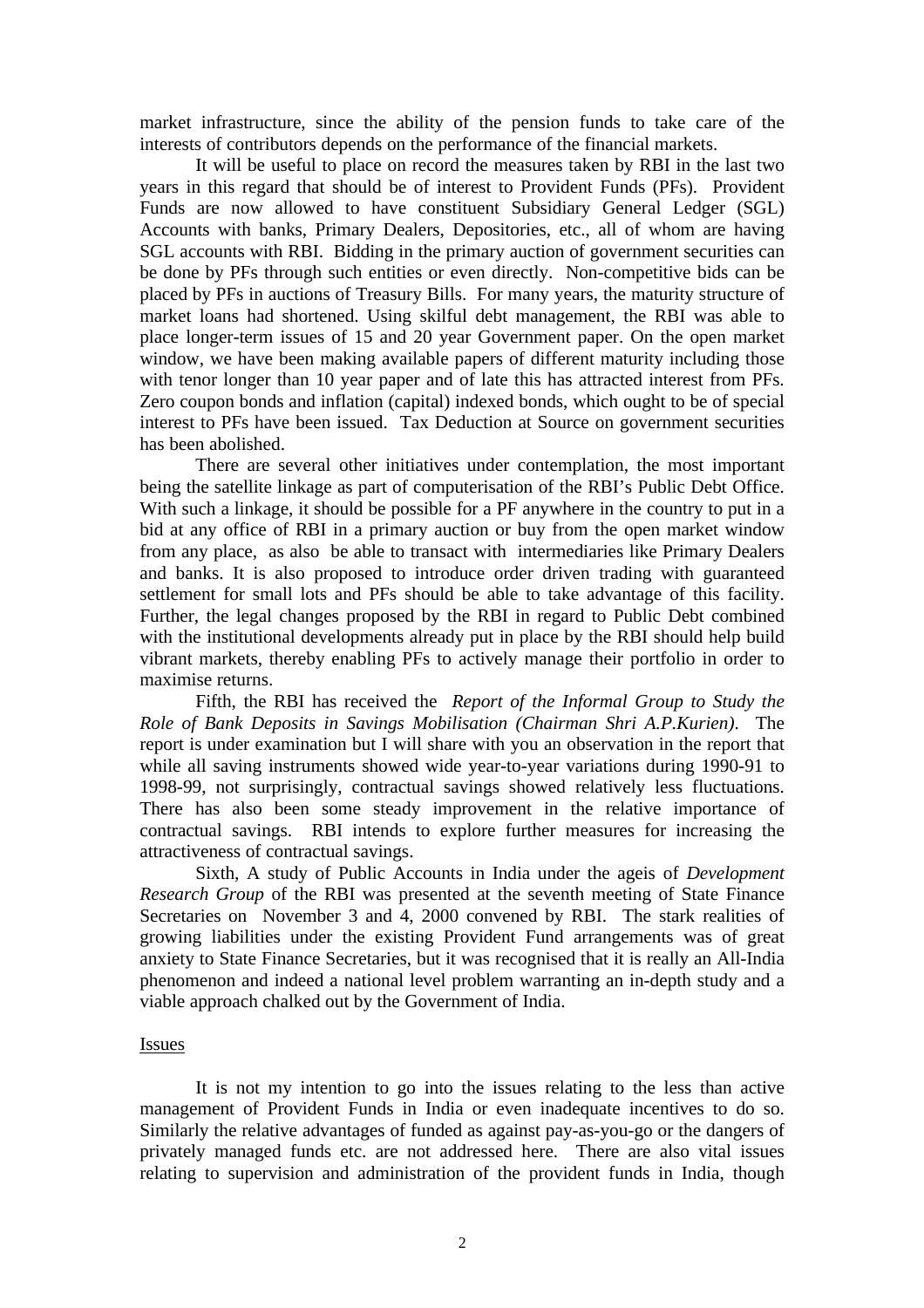these are not of direct concern to the RBI. As a central banker, however, issues relating to macro-economic stability and growth, savings, especially contractual savings, development of financial markets to enable pension funds to invest efficiently, tax treatment pertaining to different forms of savings, fiscal implications of pension system and the overall regulatory framework in the financial sector are of concern to RBI and relevant to the pension systems.

There are five dimensions to a comprehensive approach to reform of the pension system in India. They are (a) social dimension in terms of inter-generational equity and humanitarian considerations (this needs to be discussed as some analysts claim that this is only an *intra-generational* issue); (b) economic dimension in terms of implications for growth and stability, especially with regard to incentive framework favouring contractual savings; (c) fiscal dimension in terms of the fiscal impact of payment of pensions to government employees, financing the borrowing programme, payment to poor as part of social safety net, and contingent liabilities that may arise due to the nature of regulatory prescriptions pertaining to provident funds and pensions; (d) financial dimension in terms of the functioning of financial markets which enables appropriate safety and return for savings meant for payment of pensions in future; (e) the regulatory dimension in terms of prescriptions governing operation of pension funds in particular and, overall financial sector in general. The regulatory dimension will have to encompass issues relating to regulatory gaps and overlaps. It may be desirable to consider pension fund regulatory issues in this broader perspective also, and priorities in policy actions should reflect the importance of each dimension in the specific country context.

In any comprehensive review of social security, especially pension system in India, it will be useful to differentiate various segments, since the workforce is significantly segmented at the current stage of development and may remain so, though in a less differentiated way in the near future. The first segment is the employees in the government system (centre, state and local), where the stock of liabilities is huge and it is a fiscal problem and an "overhang" which can at best be insulated from perpetuating itself in future. The second consists of employees in the public enterprises in industry, who are mostly covered by Central Provident Fund Scheme or Employees Provident Fund Scheme. The third comprises employees in the private corporate sector and related entities. A significant part of this work force is also covered under Central Provident Fund and pension schemes. All the above three categories of workforce account for about fifteen per cent of total workforce in the country. Of the remaining 85 per cent, about one-third are too poor to afford any contributory scheme. The rest have several avenues, but only few among them, forming about one per cent of workforce, currently use the avenues of individual provident fund instruments. Most of these are in effect subserving the major objective of funding the debt of public sector, especially government through postal savings, public provident funds/small savings and life insurance.

It is essential to recognise the implications on the pension system, of relevant realities of current reform process in India. First, lifetime employment which was virtually a legal requirement and a moral norm is yielding place to contracted tenures and outsourcing. Second, labour markets are becoming more flexible, which implies that institutional arrangements for individuals seeking financial security must be provided. Third, mobility of labour is increasing and pension systems should remove penalties or irritants in regard to such mobility. Fourth, self-employment is increasing relative to employment in organisations, especially when services sector is growing very rapidly, which again calls for a review of the institutional arrangements. Fifth,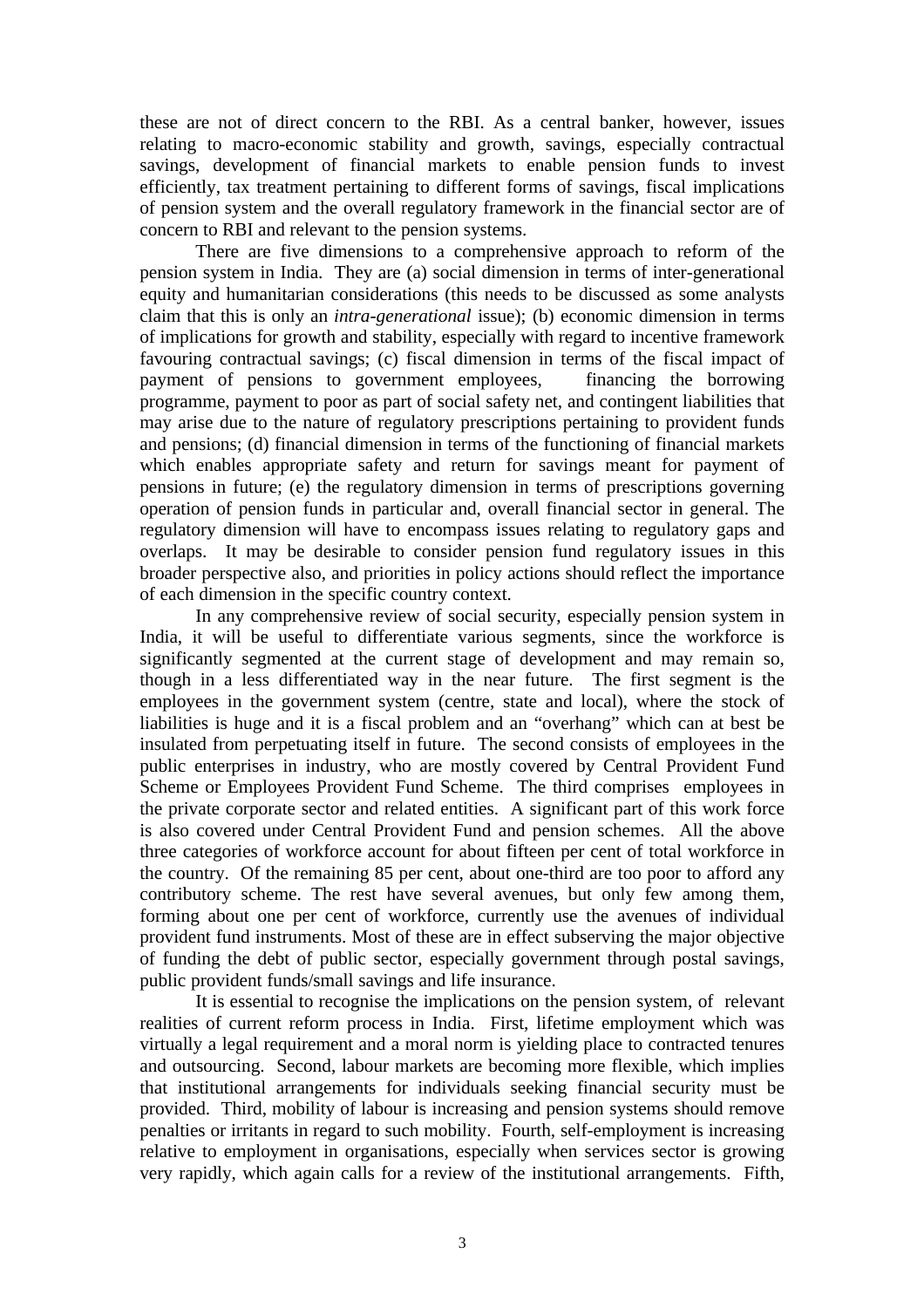marketisation of pension system by itself will thus be an inadequate response to the problem. In fact, existing stipulations under the prevailing schemes need to be reviewed on a priority basis to enable them to cope with new realities. There is a perception that the provident fund/pension schemes are serving primarily the objective of funding fiscal deficit and a review of guidelines is sought. This approach of reviewing and redesigning is feasible in the immediate future, is necessary and in any case a pre-condition for any reform. In doing so, we should recognise that this approach of redesigning existing schemes is only one element of the pension reform.

Fiscal dimension is perhaps the most critical in pension reform in many respects. First, the pension liability as per present pay-as-you-go is very difficult to sustain in the medium to long term. The Finance Secretaries of States, in a meeting earlier this month, described it as an explosive situation and the problem for Government of India is not any less severe. Merely changing the systems of administration of liabilities will not solve the problem of "overhang" though a review is useful for the future. Second, the government budgets are dependent to a significant degree on sources such as small savings, and these are not part of market borrowings. Third, "involuntary" contribution to market borrowings is currently available to government through regulatory prescriptions on banks and provident funds. Reform of pension systems, rationalisation of taxes and financial sector reform would require elimination or at least significant reduction in such involuntary subscriptions to government's borrowing programme. Thus, reduction in fiscal deficit would be essential as an enabling factor for effective reform of the pension system. Finally, any relief for large sections of the poor and the vulnerable in regard to pension is possible mainly through budgetary support and unless the fiscal position improves no succour is possible to large sections of the poor. Indeed, all subsidisation, and even acceptance of contingent liabilities as part of any pension system on a contributory basis to those who can afford will seriously undermine the capacity of governments to take care of pension needs of the vulnerable sections. Thus, fiscal reform and prioritisation of pension expenditures (including tax expenditures) are essential for meaningful pension reform. Where proposals for contributory pension system involve contingent liabilities on the government, as a central bank, the RBI has advised against them. The RBI had cautioned about the need for realism in estimating the returns on investments and the need to avoid contingent liabilities through pension assurances by Government in respect of private pension sponsors in regard to the design of any new pension system.

The long-term objective of RBI in regard to financial sector is to ensure that savers have a range of institutions and instruments to choose from to suit their risk/return preferences. In fact, in the interests of financial stability, excessive dependence of financial intermediation through the banking system needs to be avoided in the medium to longer-term, while recognising that banks will continue to be special. In this regard, mutual funds and pension funds will have a greater role to play in financial intermediation. In pursuance of the objective of multiple types of financial intermediaries providing larger choice and competition, RBI would seek reductions in preemptions of banks resources and level playing field among the intermediaries, and such a level playing field would necessitate appropriate equitable tax treatment, as explained separately, and more importantly appropriate equitable regulatory induced financial burden such as differentiated reserve requirements. Thus, a comprehensive review of the regulatory induced financial burdens, including on the savings schemes, may be needed as part of medium term actions, that would clearly set apart pension funds and contractual savings on the one hand and all other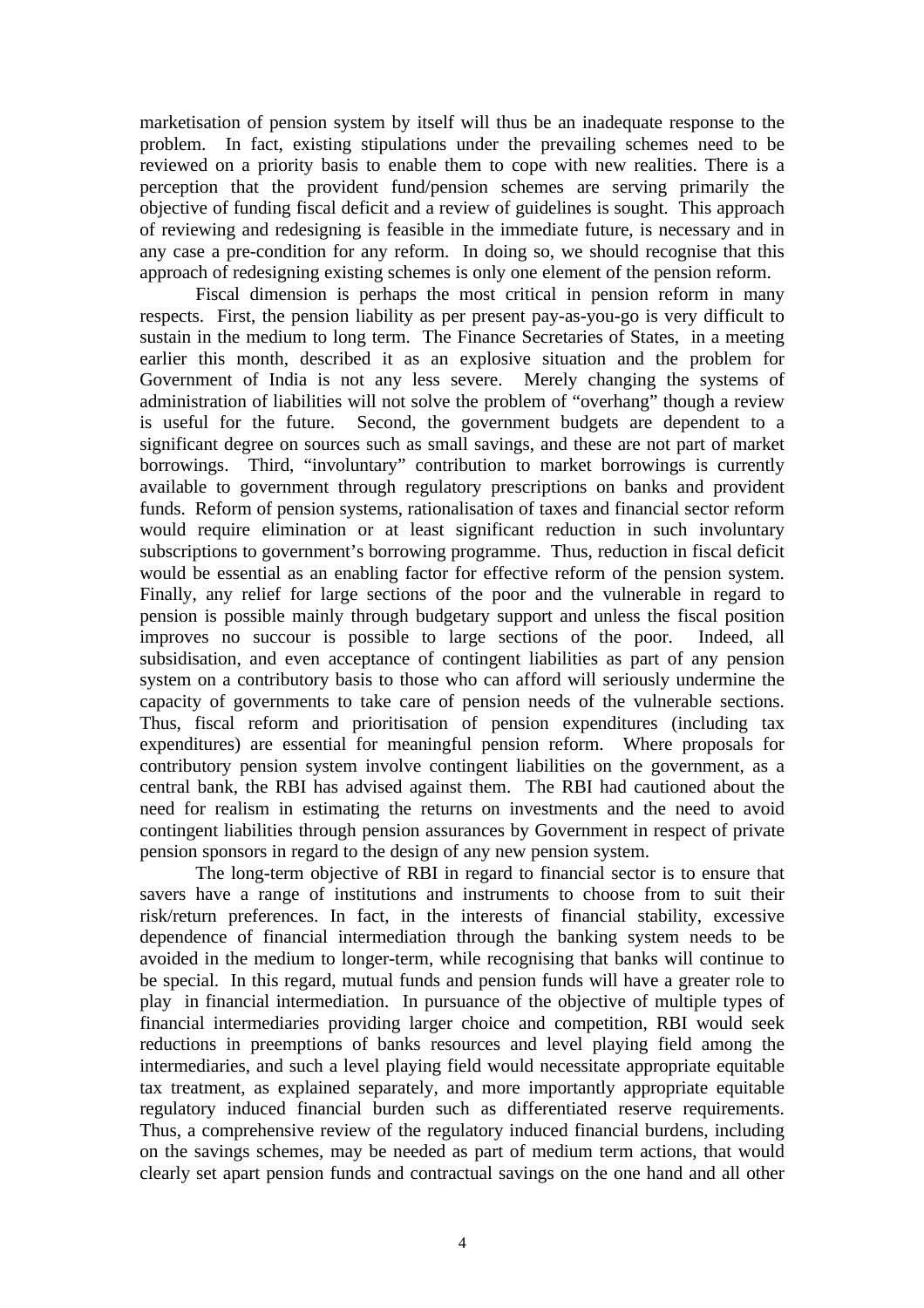market based financial intermediation with level play on the other. While contractual savings could have preferred-status in tax-treatment, all others ought to have an assured level playing field.

Tax treatment is an important aspect of pension system. As explained in the Kurien Committee report, an important explanatory factor in movement of household savings from one category, say banks, to another, say mutual funds has been tax exemptions. The host of tax concessions tabulated in the report show that they address different sets of priorities, which are also changed very frequently depending on specific problems of institutions. Tax exemptions are given depending on entities or end-use or instruments. There is need for an immediate review of all taxes relating to financial intermediation, and announcing a time bound plan to remove all tax concessions except those relating to long term contractual savings, essentially covering life insurance, pensions and provident funds. RBI has a direct interest in this subject of tax reform and involuntary subscriptions to government borrowing programme in the context of the overall reform of the financial sector, and the needs of pension systems should be recognised in the reform of relevant tax system and financial sector.

Among the tax measures that ought to be reviewed in the interest of promoting contractual savings and avoiding misuse of facilities are those already highlighted by Dave Panel. The foremost relate to abolition of tax on earnings of over 12 per cent in Provident Fund and levy of tax, at least of a 10 per cent tax, on early withdrawal from Provident Funds.

A few words on the regulatory framework for the pension system in India would be in order. It has to be recognised that there are four broad areas that need attention. First, given the magnitudes, pension system for government employees which is linked to fiscal management needs to be tackled separately though in the medium to long run, there can be shift from pay-as-you go to funded system. Second, pension system for the vulnerable sections which has significant fiscal implications would also need to be addressed separately though in the medium to long run, there can be a funded system with some governmental support. Third, and an area crying for reform relates to the current provident fund/pension schemes - both centralised and decentralised - covering organised labour. Although a legal framework and institutional arrangements exist, they appear to be somewhat outdated. The main emphasis would have to be on focussed reform of the existing systems. Fourth, relates to devising pension systems that synchronise with the changing needs of labour markets, labour mobility, self-employment and service sector growth. New systems would have to be put in place for this area and this may require an enabling regulatory framework that encourages pension funds. It must be recognised that a new regulatory framework does not necessarily mean a new regulator or additional bureaucracy.

Briefly stated, from the view point of RBI, we advocate (a) increased mandatory contractual savings from the organised sector, both public sector including government, and private sector; (b) enabling environment and regulatory framework for voluntary contributions to contractual savings, especially pension funds; and (c) changes in the tax regime and regulatory prescriptions in financial sector to promote contractual savings with favourable treatment to them and less favourable but *inter se* equal treatment to all non-contractual savings. This approach coupled with improvements in fiscal management and financial markets provides perhaps an optimal approach.